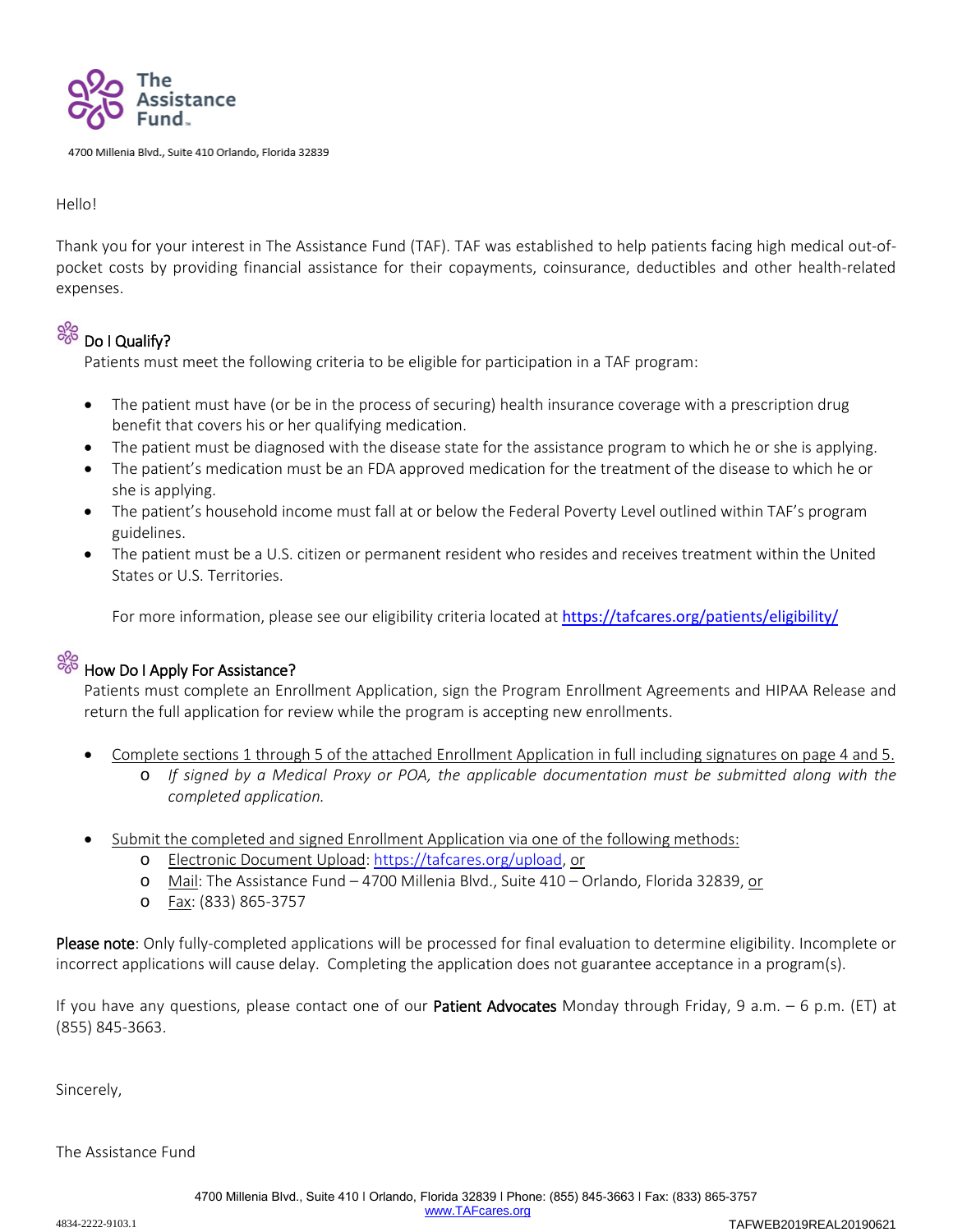

# **2019 Enrollment Application**

| (1) PATIENT INFORMATION (all fields required)                                                              |                                                                |                                                                                          |                       |                 |                                 |                                               |  |
|------------------------------------------------------------------------------------------------------------|----------------------------------------------------------------|------------------------------------------------------------------------------------------|-----------------------|-----------------|---------------------------------|-----------------------------------------------|--|
| Patient Name (Last, First):                                                                                |                                                                |                                                                                          | $DOB:$ $1$ $1$        |                 |                                 |                                               |  |
| <b>Patient Address:</b>                                                                                    |                                                                |                                                                                          |                       |                 |                                 |                                               |  |
| City:                                                                                                      | State:                                                         |                                                                                          | Zip:                  |                 |                                 |                                               |  |
| Are you a US Citizen or Permanent Resident?<br>$\Box$ No<br>  Yes                                          |                                                                | Gender:<br>$\Box$ Female<br>  Male                                                       |                       | Race/Ethnicity: |                                 |                                               |  |
| <b>Primary phone:</b> $\Box$ Home $\Box$ Mobile $\Box$ Work                                                | Secondary Phone: I Home Mobile Work<br>(__ _) _ _ _ - _ -_ _ _ |                                                                                          |                       |                 |                                 | Are you a US Veteran?<br>$\Box$ Yes $\Box$ No |  |
| Email:                                                                                                     |                                                                |                                                                                          |                       |                 |                                 |                                               |  |
| May we contact you via text message and/or email? Ves No                                                   |                                                                |                                                                                          |                       |                 |                                 |                                               |  |
| Contact Name (if other than the patient):                                                                  |                                                                |                                                                                          | <b>Contact Phone:</b> |                 | <b>Relationship to Patient:</b> |                                               |  |
| Total Number of People Within Household (Including applicant):                                             |                                                                |                                                                                          |                       |                 |                                 |                                               |  |
| <b>Total Annual Income for Entire Household:</b>                                                           |                                                                |                                                                                          |                       |                 |                                 |                                               |  |
|                                                                                                            |                                                                |                                                                                          |                       |                 |                                 |                                               |  |
| (2) PRESCRIPTION COVERAGE AND INSURANCE INFORMATION (all fields required)                                  |                                                                |                                                                                          |                       |                 |                                 |                                               |  |
| Do you have health insurance coverage?<br>$\Box$ Yes $\Box$ No                                             |                                                                | If No, are you in the process of securing health insurance coverage?<br>$\Box$ No<br>Yes |                       |                 |                                 |                                               |  |
| What type of insurance coverage do you have? (Check all that apply)                                        |                                                                |                                                                                          |                       |                 |                                 |                                               |  |
| Commercial<br><b>Health Exchange</b><br>Medicaid<br>Medicare<br><b>VA/Tricare</b>                          |                                                                |                                                                                          |                       |                 |                                 |                                               |  |
| Do you have prescription drug coverage for the prescribed medication?<br>∏ No<br>Yes                       |                                                                |                                                                                          |                       |                 |                                 |                                               |  |
| (3) DIAGNOSIS AND PROGRAM INFORMATION<br>TAF Program Name (for which you are<br>seeking assistance):       |                                                                |                                                                                          |                       |                 |                                 |                                               |  |
| Please provide the name(s) of the FDA<br>approved medication(s) (for which you are<br>seeking assistance): |                                                                |                                                                                          |                       |                 |                                 |                                               |  |
| Diagnosed disease state and, If available,<br>please enter the ICD-10 code(s) for your<br>diagnosis:       |                                                                |                                                                                          |                       |                 |                                 |                                               |  |

TAFWEB2019REAL20190621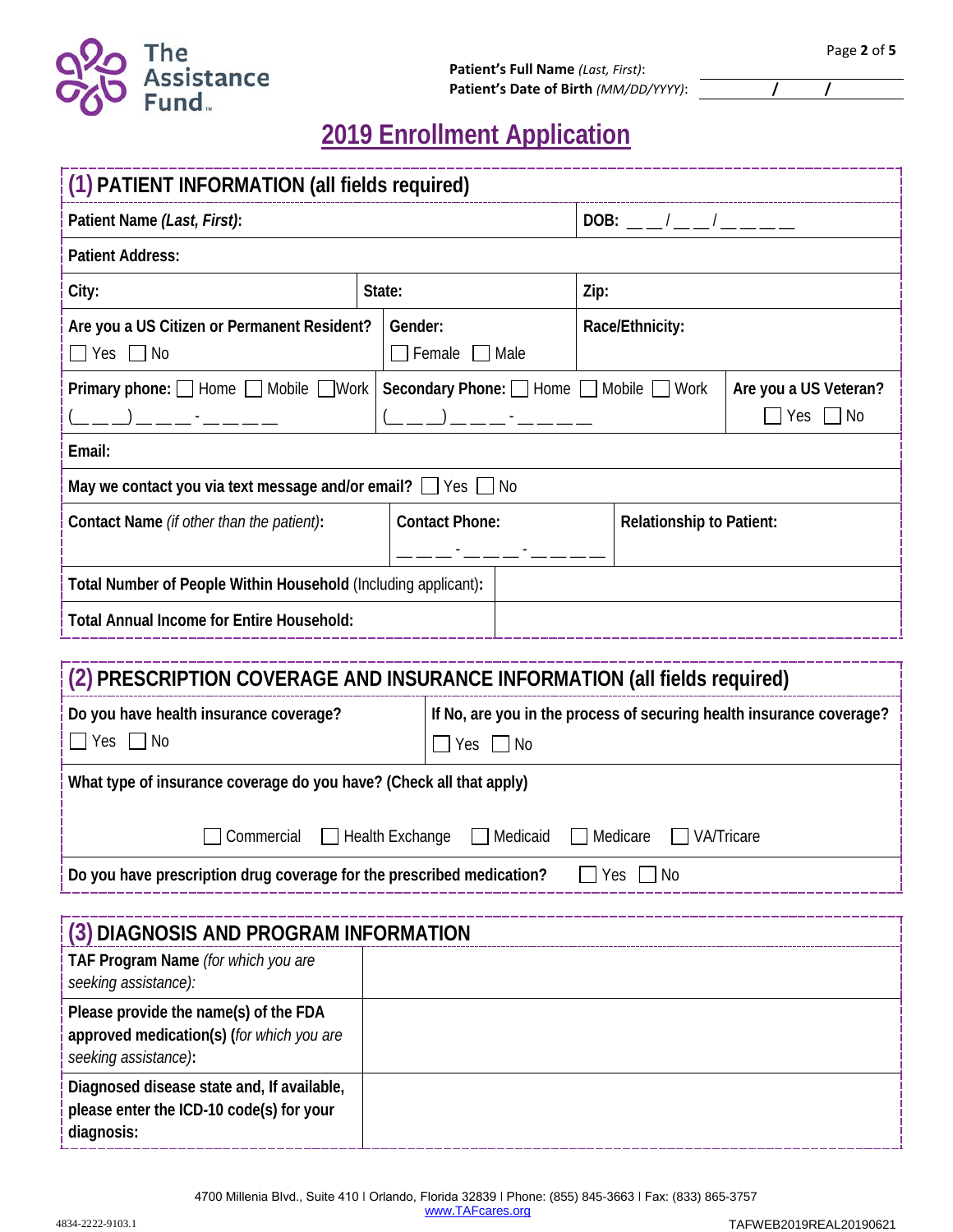

## **Program Enrollment Agreements**

Compliance: I understand that, if I am accepted into programs offered by The Assistance Fund, that financial assistance is being provided to help me afford my medications, my health insurance premiums, other basic needs and/or incidental medical-related expenses. Therefore, I agree to take my medications for which I receive financial assistance from The Assistance Fund and/or agree to timely pay my health insurance premiums, the costs of my basic needs and/or my incidental medical-related expenses for which I receive financial assistance from The Assistance Fund. In the event that I do not comply with my medication regimen or pay for my health insurance premiums, the costs of my basic needs or my incidental medical-related expenses as agreed, I no longer require financial assistance as evidenced by my lack of requests for and receipt of assistance, or I do not comply with The Assistance Fund's rules, policies and procedures that apply to the program(s) I am enrolled in, then I will be removed from participation in the program(s) offered by The Assistance Fund. If I am receiving assistance with genetic testing, I may not receive additional financial support unless I am diagnosed with a specific covered disease state and can provide evidence of such diagnosis.

Certification and Acknowledgement: I agree that all of the information I have provided is truthful and accurate to the best of my knowledge. I certify that I have been diagnosed with the disease state(s) covered by the program(s) I have applied for. Any personally identifying information provided to The Assistance Fund is subject to The Assistance Fund's privacy policy, the terms of which are incorporated herein and available at<https://tafcares.org/privacy-policy/> or upon request. I understand that The Assistance Fund is required to screen all applicants for compliance with its designated financial and other eligibility criteria prior to enrollment in its programs or within a reasonable time thereafter. I understand that The Assistance Fund contracts with a third-party vendor to verify the Income Information and Household Size I provide in my enrollment application. I authorize The Assistance Fund to verify my Income Information by obtaining, either directly or through a third-party vendor, a consumer credit report from a credit reporting agency. I understand that this soft inquiry or "soft pull" will not impact my credit score. I understand that it may be visible to me when I view my credit report, but it will not be visible to other lenders or persons viewing my credit report for credit application purposes. I further understand that, at any time during my enrollment in a program at The Assistance Fund, I may be contacted to request documentation of the Income Information and Household Size that I provided in my enrollment application for participation in such program(s). I understand that if The Assistance Fund (or its third-party vendor) requests evidence to support my Income Information or Household Size, I must respond to The Assistance Fund (or its third-party vendor) and submit the requested information within the designated timeframe provided. If I fail to submit the requested documentation within the designated timeframe, I may be removed from the program.

I understand that I am free at any time to switch healthcare providers, practitioners, pharmacies, insurers (unless the program I am enrolled in is restricted to Federal health care plans, only) or other healthcare suppliers without affecting my continued eligibility for assistance. I agree that I will utilize the least expensive pharmacy benefit available under my insurance plan for medications that are covered under The Assistance Fund program that I am enrolled in. I understand that my application for assistance does not guarantee funding is or will be available. I understand that if I am approved for participation in a program, such financial assistance is provided on a calendar year basis and all claims must be submitted by March 31 of the following calendar year (unless otherwise specified for the applicable program). Thereafter, I must reapply for assistance each calendar year. Assistance in any year is always subject to the availability of funds and there is no guarantee such funds will be available.

By providing my telephone number and signing below to apply for service with The Assistance Fund, I hereby consent to receive telephone calls and/or text messages, including those made with an automatic telephone dialing system and/or pre-recorded voice, at the phone number I provide. The Assistance Fund will only call or text the number provided in connection with my application or enrollment with The Assistance Fund or to solicit donations. I hereby warrant that the phone number provided is registered to me or I am otherwise an authorized user of the phone number.

I acknowledge that if I elect to participate in a study conducted by The Assistance Fund, the terms of this Agreement shall apply to such study. Once enrolled in a study, I understand that any identifying information that I provide may be used by The Assistance Fund to analyze and evaluate The Assistance Fund's programs, to determine trends in insurance reimbursement, patient therapy compliance and other statistics related to The Assistance Fund's programs. I authorize The Assistance Fund to use de-identified study data as permitted by law. I may terminate my participation in a study at any time by contacting The Assistance Fund.

Provision of Assistance: I acknowledge that The Assistance Fund provides financial assistance to individuals who qualify for participation pursuant to the rules established by The Assistance Fund. I further agree that, if approved for financial assistance, my

[www.TAFcares.org](http://www.tafcares.org/)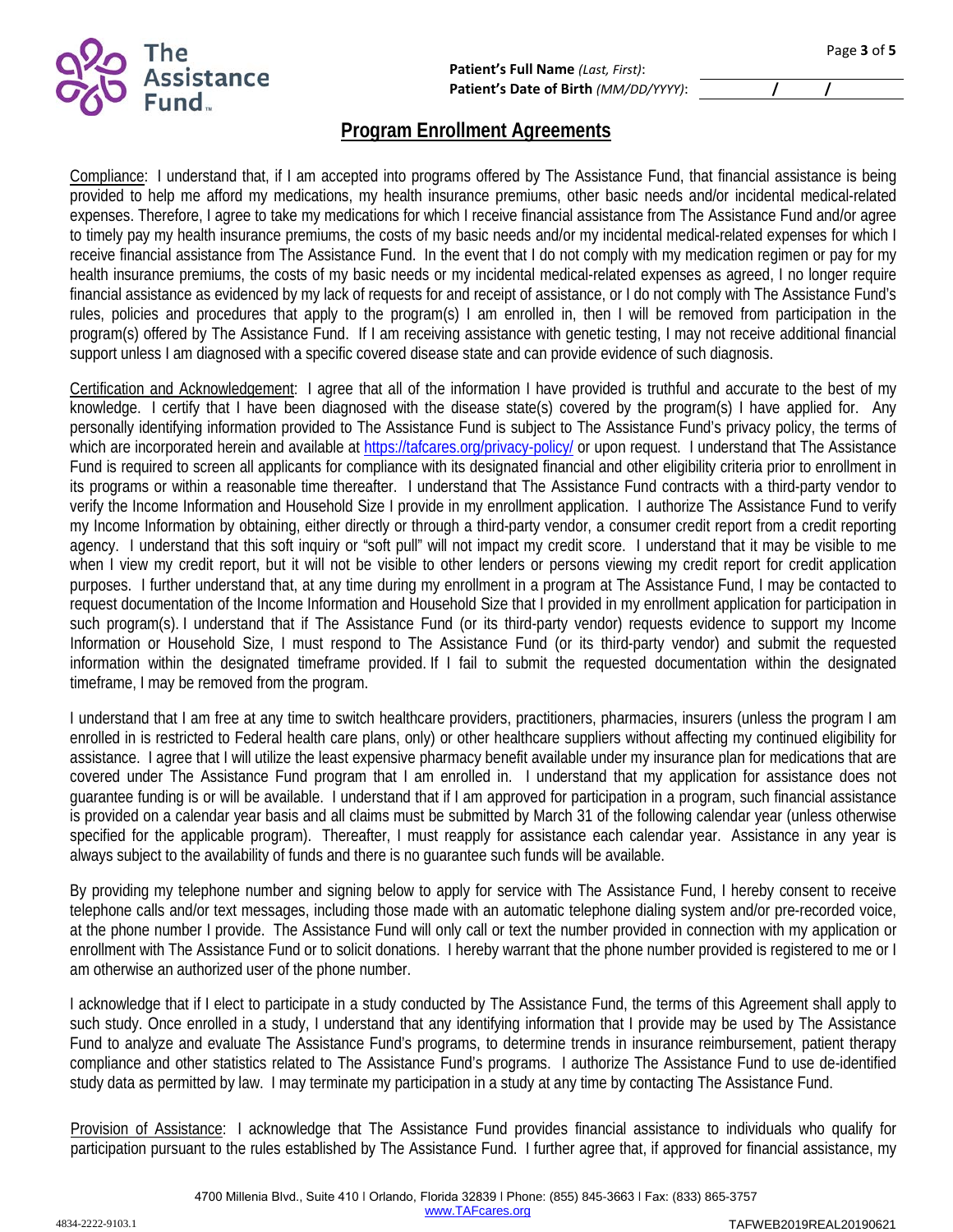

participation requires that I meet any program rules, policies and procedures set by The Assistance Fund, which may change from time to time, throughout my enrollment in a program.

The Assistance Fund may provide financial assistance by issuing me a debit card that is funded pursuant to The Assistance Fund's policies and procedures. If I am entering this agreement as the parent or legal guardian of a patient under the age of eighteen (18), the debit card may be issued in my name and I will be required to provide The Assistance Fund with certain personal information (such as my date of birth and social security number), in addition the minor patient's information, to receive financial assistance in this manner.

Change in Insurance, Household Income/Household Size, or Other Information Provided in this Application: I agree that, at any time that I am receiving assistance from The Assistance Fund, if my insurance benefit changes, if I am no longer in need of assistance, in need of less assistance, or my Income Information or Household Size changes, I will immediately notify The Assistance Fund and provide such change(s). Changes may impact my participation in The Assistance Fund program(s), including a reduction in the amount of assistance provided or a termination of assistance entirely. All provisions of assistance are based upon program rules and policies established by The Assistance Fund and not all applicants are eligible for participation.

I understand that The Assistance Fund will routinely review my ongoing requests for financial assistance. I understand that The Assistance Fund may conduct certain program audits and if I do not provide information that is requested of me, I may be removed from a program. In the event that I have not requested nor received assistance for a period of time designated by The Assistance Fund for the program I am enrolled in, The Assistance Fund reserves the right to remove me from participation in the program(s) and if my needs change in the future, I would need to reapply to the applicable The Assistance Fund program(s).

Furthermore, if I begin receiving government benefits or any other subsidy and any portion of the benefits or subsidies are for retroactive financial assistance that The Assistance Fund already provided to me, I am responsible for reimbursing The Assistance Fund for the same amount of retroactive assistance that I received under this program. Out-of-pocket costs paid for by The Assistance Fund may not be submitted as claims for payment to any third-party payers, any other patient assistance foundations or accounts such as a Flexible Spending Account (FSA), a Health Savings Account (HSA), or a Health Reimbursement Account (HRA).

Waiver and Release of Liability: I understand that, if I am enrolled in The Assistance Fund's health insurance premium assistance program, at the option of The Assistance Fund, funds may be paid directly to my insurance provider or to me as reimbursement for my payment to my insurance provider. I understand that the amount of assistance that I receive may only partially cover my insurance premiums. If the assistance only partially covers my insurance premiums, I understand that I have the responsibility to pay the balance of such premiums in order to fulfill my financial obligation with my insurer. I understand that a policy of insurance that is underwritten to cover me is my responsibility and that I retain the responsibility to ensure that the related insurance premiums are paid in accordance with the insurance contract terms and conditions. I hereby release The Assistance Fund from liability and forever waive my right to make a claim against The Assistance Fund for the cancellation of, non-renewal of, or denial of insurance (or any such application of insurance). I agree that it is my obligation to contact The Assistance Fund if I receive a notice of cancellation, non-renewal, or denial of insurance as such information may impact my ability to receive assistance from The Assistance Fund for such program(s). The Assistance Fund reserves the right to pursue all available legal remedies in the event that any of the information that I provide to The Assistance Fund which is relied upon is false or I otherwise fail to comply with The Assistance Funds rules, policies or procedures.

l

l

l

Signature of Patient or Patient's Representative **Example 2** Date (*if Representative has Legal/Medical Proxy or POA)*

Print Name of Patient or Patient's Representative **Relationship to Patient** *(if Representative has Legal/Medical Proxy or POA) (Legal authority to execute this authorization)*

| Telephone Number of Patient or Patient's Representative |
|---------------------------------------------------------|
| (if Representative has Legal/Medical Proxy or POA)      |

TAFWEB2019REAL20190621